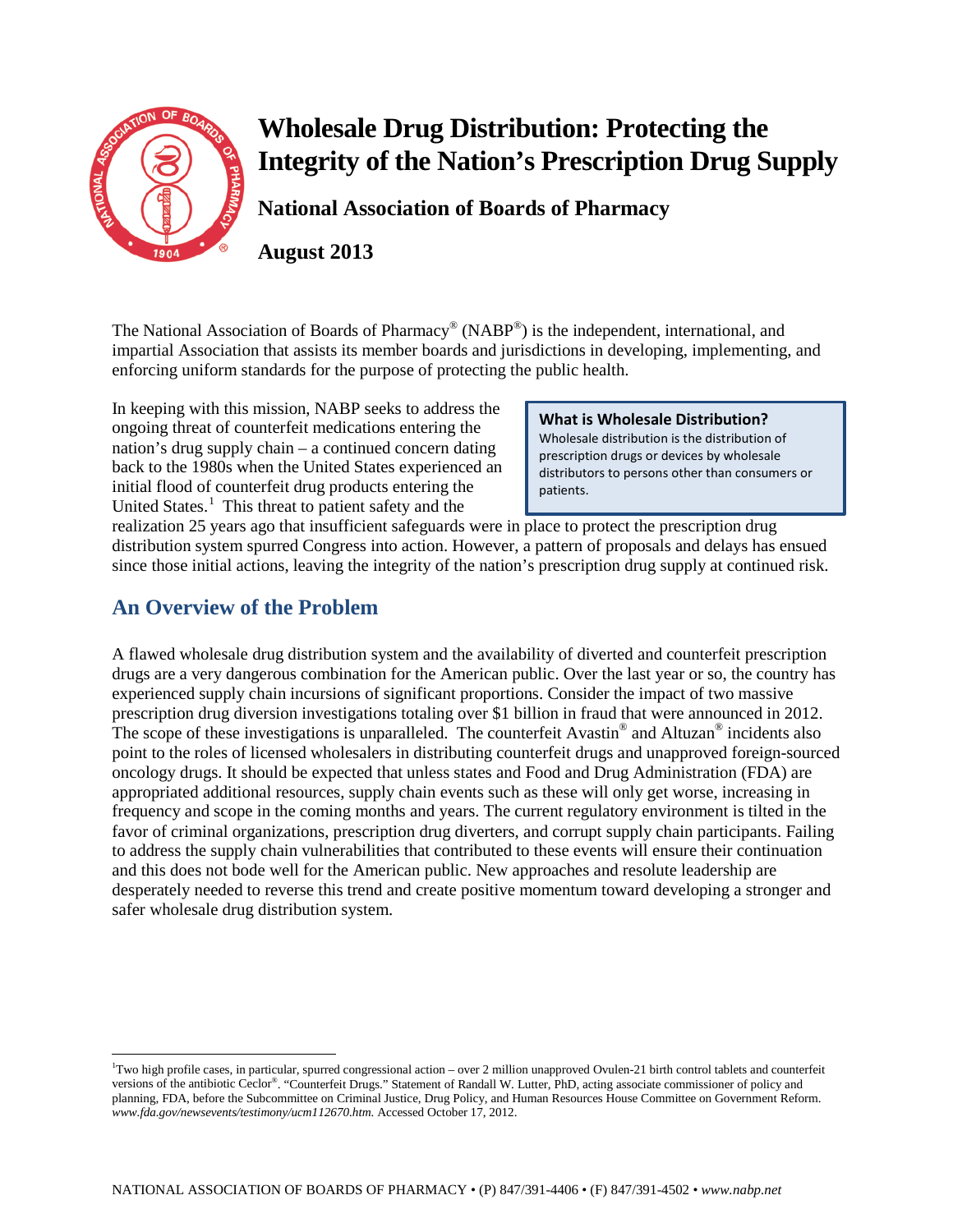# **The Current Threat**

The most prolific counterfeiting incident that occurred over the last 10 years involved Lipitor<sup>®</sup> in 2005. In that case, three businesses and 11 individuals were charged in connection with a \$42 million dollar conspiracy that involved the distribution of counterfeit Lipitor manufactured in Costa Rica and misbranded Lipitor smuggled into the US from South America, as well as for distributing stolen drugs. As a result of this case, a massive and unprecedented recall of 18 million Lipitor tablets was initiated by one of the distributors. This case highlighted how corrupt wholesale drug distributors played key roles in facilitating the distribution of counterfeit, diverted, and stolen drugs into the legitimate supply chain.

Fast forward to 2012 when two federal prescription drug diversion investigations totaling more than \$1 billion dollars in fraud were announced. In July 2012, federal criminal charges were filed against 48 individuals involved in the diversion of drugs that were originally dispensed to Medicaid patients and later resold back to pharmacies through corrupt wholesalers, resulting in over \$500 million dollars in fraudulent Medicaid reimbursements. In the second case conducted by FDA's Office of Criminal Investigations, 23 individuals and three corporations were charged in connection with a prescription drug diversion scheme spanning multiple states and totaling more than \$600 million dollars in fraud. According to the Department of Justice press release, from 2007 until 2011, the defendants supplied diverted drugs to chain and independent pharmacies all over the country. None of the drugs these diverters sold originated from authorized distributors as was claimed on the pedigrees. Assistant US Attorney Rosa Emilia Rodríguez-Vélez commented, "pharmacies received drugs of unknown quality and origin whose false pedigrees made it practically impossible to trace or determine the true source of the drugs."

As these two recent criminal cases illustrate, the prescription drug diversion problem has increased dramatically since 2005, but state and federal regulators have not been able to keep pace. Beginning in February 2012, FDA issued the first of several public statements regarding counterfeit versions of Avastin and Altuzan that may have been purchased by medical professionals throughout the country. A licensed wholesale drug distributor in Tennessee, Volunteer Distribution, was identified as being a distributor of foreign-sourced unapproved oncology drug products sold to medical professionals, and possibly the counterfeit Avastin as well. Almost one year later, FDA alerted medical professionals about a counterfeit version of Altuzan that was distributed by yet another licensed wholesale drug distributor, Pharmalogical, located in New York. It is unknown whether these two distributors conducted any legitimate transactions involving FDA-approved drug products, or if their businesses were comprised of nothing but illegal foreign-sourced unapproved oncology medications.

The counterfeit Avastin and Altuzan incidents underscore that the wholesale drug distribution system remains vulnerable to persons willing to commit unconscionable acts affecting seriously ill patients. Until we impose more robust oversight to prevent corrupt wholesalers from doing business, the supply chain and patients everywhere remain exposed to the very real dangers of counterfeit drugs, foreign unapproved drugs, and diverted drugs. The very real possibility that the supply chain is riddled with corrupt wholesalers like these is unsettling. A sense of urgency is needed among state and federal authorities responsible for supply chain security. These bad actors must be rooted out, or it can be expected that patients will continue to be at risk.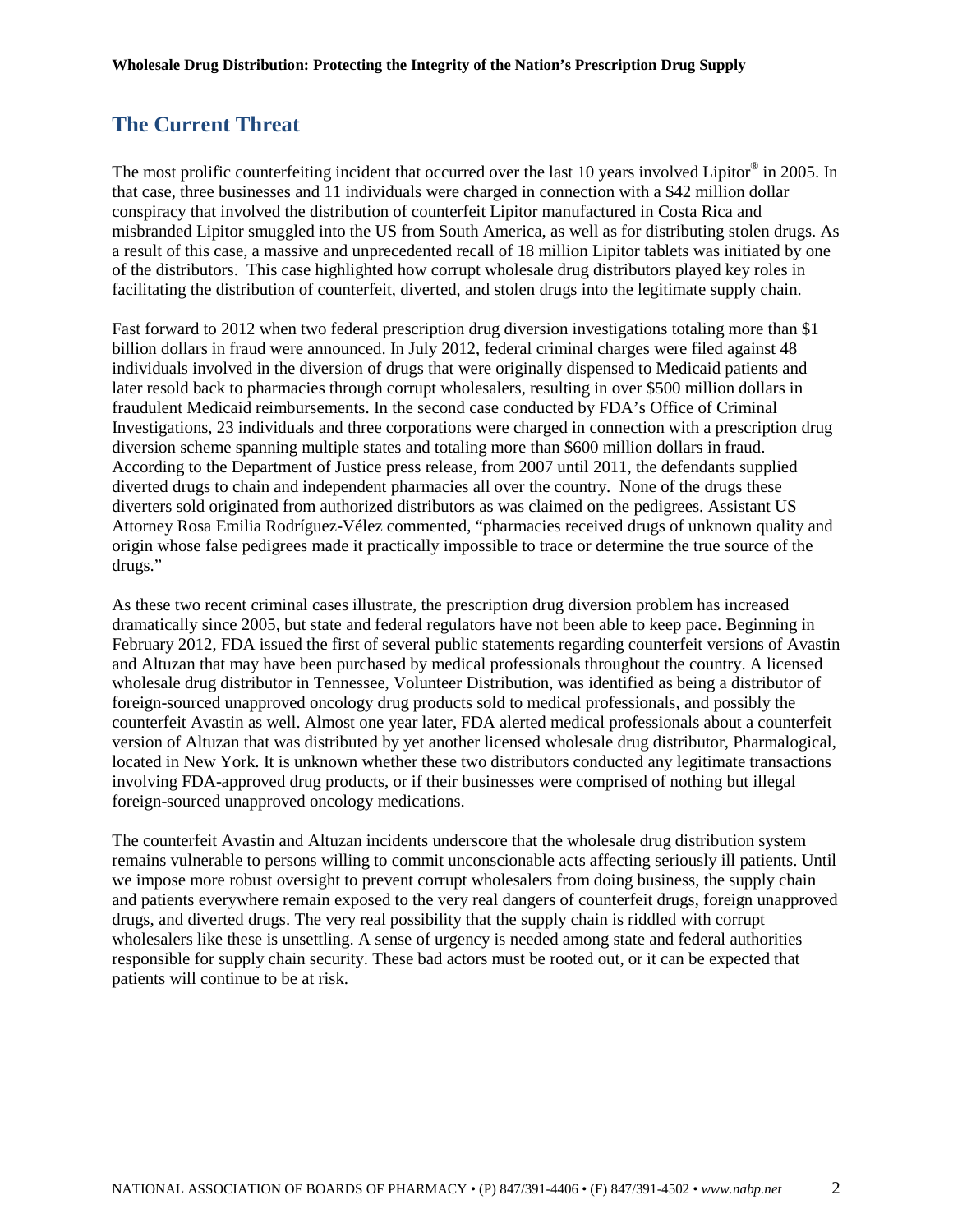## **Establishing Wholesale Distribution Regulation**

On April 12, 1988, President Ronald Reagan signed into law the Prescription Drug Marketing Act of 1987 (PDMA), setting the baseline for wholesale distribution regulations. The final regulations were published in 1999, establishing the minimum wholesale distribution requirements for state licensure.

With the intent to prevent the introduction and retail sale of substandard, ineffective, or counterfeit drugs

#### **Provision of the Prescription Drug Marketing Act of 1987:**

- Minimum required information for licensure of wholesale distributors of prescription drugs.
- Minimum qualifications; specifications on personnel.
- Violations and penalties.
- Minimum requirements for the storage and handling of prescription drugs and for the establishment and maintenance of prescription drug distribution records.

into the distribution system, state licensing systems moved to update their standards to match those provided federally as guided under FDA's Guidelines for State Licensing of Wholesale Prescription Drug Distributors (21 CFR 205). Though this movement by the states had a positive impact on the regulation of primary wholesale distributors, this state-by-state implementation resulted in a patchwork of minute regulations, leaving many states vulnerable to gray market entry into the their drug distribution system. Fifteen years after the signing of the PDMA, an influx of counterfeit medications reentered the supply chain, leading to a scramble on both the state side and federally to implement stricter regulations.

# **Post PDMA Era, Initialization of VAWD**

The reappearance of counterfeit drugs in the supply chain in the early 2000s called to attention the existing holes in the regulatory system despite federal and state attempts to maintain the integrity of the drug distribution system. In addition, the federal drug pedigree requirement initially included in the PDMA as modified by the Prescription Drug Amendments of 1992 was delayed after meeting resistance and concerns from the industry, industry associations, and members of Congress early on.<sup>[2](#page-0-0)</sup> The states sought ways to protect the prescription drug supply by increasing licensing requirements, developing their own pedigree requirements, recognizing or requiring accreditation by a qualified entity, and increasing criminal penalties to dissuade suspect wholesale distributors from entering the distribution system.

### *Pedigrees*

 $\overline{\phantom{a}}$ 

Drafting pedigree rules modeled from those included in the initial PDMA, several states proceeded with more stringent pedigree requirements. As with the general standards for wholesale distribution, however, many of the states' pedigree laws were in need of more stringent requirements and unknowingly created additional regulatory loopholes across the nation.

A few states, however, did take steps to develop firmer laws. With paper pedigree requirements in place as early as 1991, in 2001, Nevada mandated an extensive wholesale distributor licensure application and

**Even with pedigree requirements in place, suspect wholesale distributors have found ways around the system by falsifying their drug pedigrees.**

<span id="page-2-0"></span><sup>&</sup>lt;sup>2</sup> The pedigree requirement was to require each person engaged in the wholesale distribution of a prescription drug in interstate commerce, who is not the manufacturer or an authorized distributor of record for that drug, to provide a pedigree to the recipient. After meeting resistance from various stakeholders, FDA delayed the effective date of the regulations several times, until final implementation in December 2006. *Federal Register*: *www.gpo.gov/fdsys/pkg/FR-2006-11-15/pdf/06-9211.pdf. 3 Shining Light on the Gray Market – An Examination of Why Hospitals Are Forced to Pay Exorbitant Prices for Prescription Drugs Facing Critical Shortages.* Published July 25, 2012. Congressional Report from Ranking Member of the House Committee on Oversight and Government Reform Elijah E. Cummings.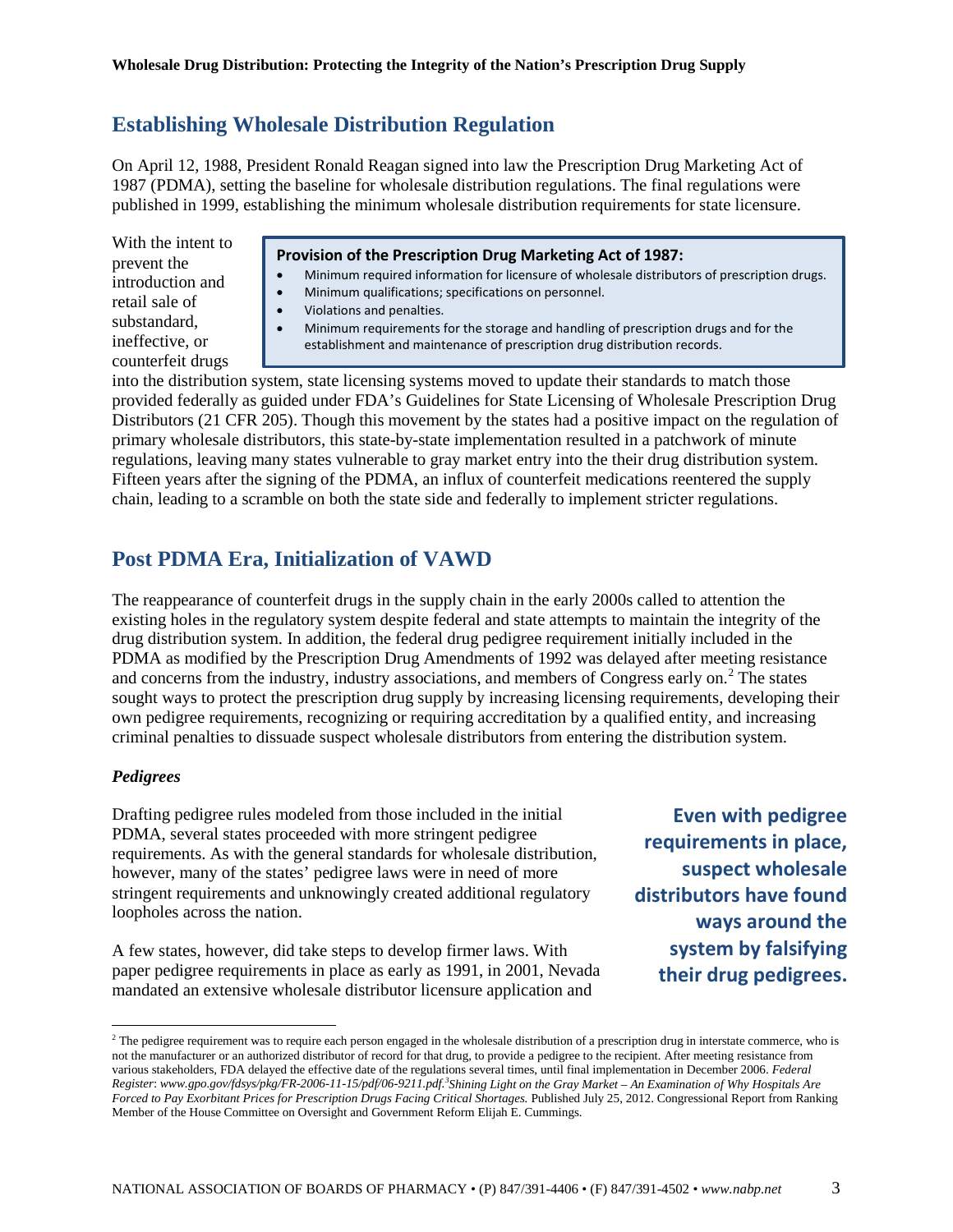criminal background check process. Additionally, Florida reinforced its pedigree requirements to require pedigrees for **all** distributions of prescription drugs back to the manufacturer and in 2003, became the first state to allow and recognize electronic pedigrees. Nevada also began to allow e-pedigrees in 2007, and in California a drug pedigree law will soon require serialization, e-pedigrees, and track and trace systems. California's law will be implemented on a graduated schedule from 2015 through 2017.

### *VAWD*

In addition to state adoption of pedigree requirements, many began to look to NABP's Model Rules for the Licensure of Wholesale Distributors for guidance by further increasing their licensing requirements to incorporate an accreditation component into their regulations, such as the NABP Verified-Accredited Wholesale Distributors<sup>®</sup> (VAWD<sup>®</sup>) program.

**NABP is the only entity that regularly inspects and investigates wholesale distributors.**

In 2004, NABP established VAWD after a request from FDA for NABP to update its Model Rules, as part of the *Model State Pharmacy Act and Model Rules of the National Association of Boards of Pharmacy (Model Act).*  VAWD-accredited wholesale distributors undergo a criteria compliance review, including a rigorous review of their operating policies and procedures, licensure verification, on-site survey of facility and operations, background checks, and screening through the NABP Clearinghouse. Recently, to further protect the integrity of the US drug supply chain, NABP updated the VAWD criteria to provide a more pronounced definition of

responsible distribution practices necessary to address the influx of VAWD applicants with indeterminate supply chains in addition to providing assurance that drugs diverted from pharmacies and unlawful sources are prevented from entering into the supply chain. The criteria were also revised to allow for virtual manufacturers and virtual wholesalers to qualify for VAWD.

Currently, 21 states recognize VAWD. Furthermore, VAWD accreditation, or certification by another accredited body approved by the board, is specifically required in Indiana, Maryland, North Dakota, and Wyoming. Additionally, some states, such as Maine, require VAWD as a condition of license renewal for disciplinary cases. NABP has also witnessed a more recent trend in hospitals, insurance entities, and other health care entities and buying groups requiring their wholesalers to be accredited through VAWD as a way to protect members from questionable entities offering short supply drugs. In light of this information, NABP is continuing to assess and strengthen VAWD to ensure that corrupt distributors do not obtain accreditation as a means to gain a competitive edge in the marketplace and abuse the trusted VAWD Seal to engage in diversion activities.

# **Wholesale Distribution Today – Pedigrees, VAWD, and Beyond**

### *Suspect Wholesale Distributors Profiteer the System*

The movement for states to implement more stringent wholesale distribution regulations does not appear to have halted suspect wholesalers from endangering the nation's supply chain. Instead, these questionable entities have managed to identify the gaps in the distribution and regulatory structure in order to swindle their way into the drug distribution system.

### *Scoping Out State Laws*

In some cases, these profiteers specifically seek out states where requirements for licensure are less stringent. These problematic wholesale distributors have been known to pursue licensure in states where: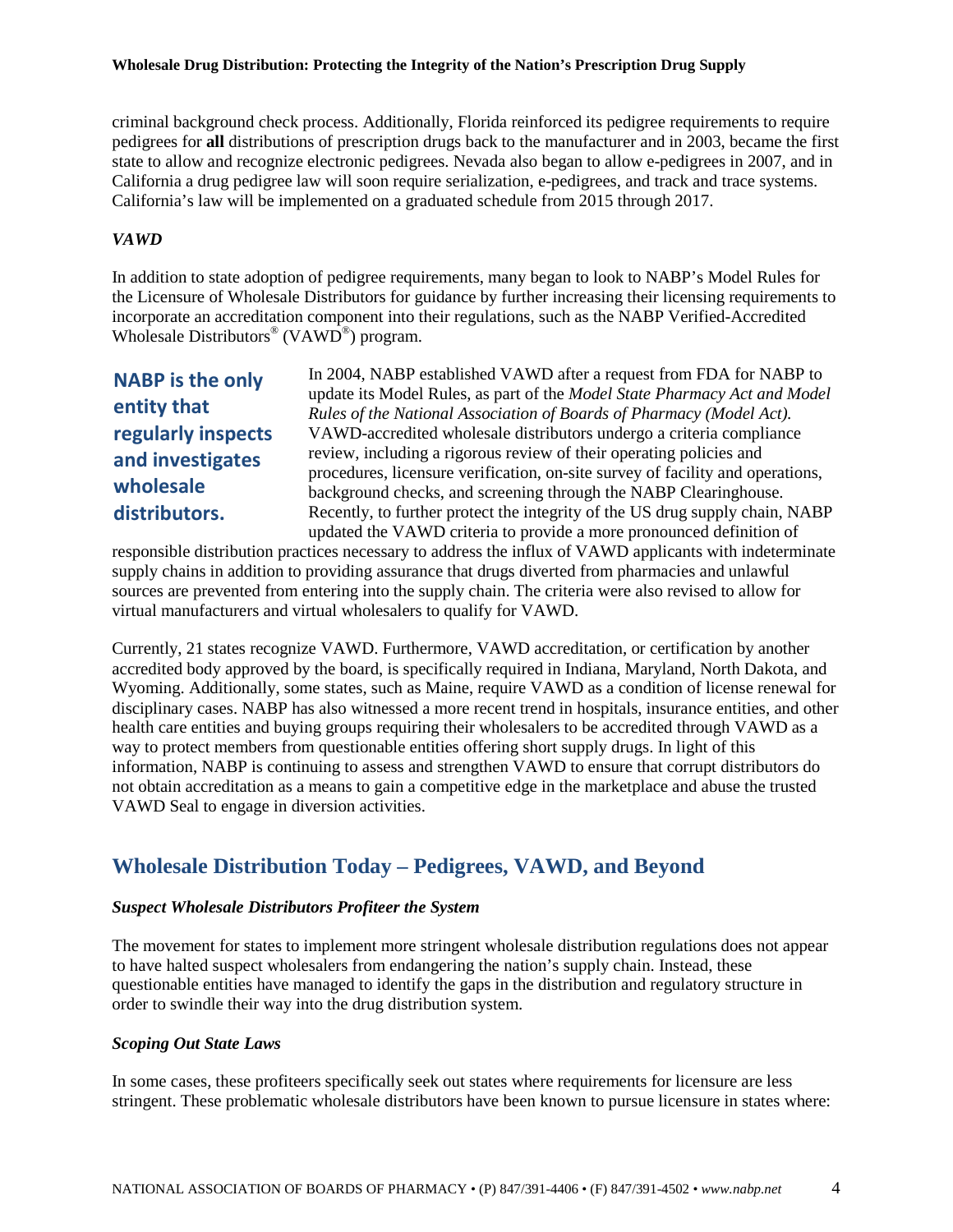- pedigrees are not required by the state
- licensure of out-of-state wholesale distributors is either optional or not required at all
- businesses are able to register for one wholesale distribution license and use the same license across the country for several entities
- there is a lack of inspection requirements for wholesale distributors (either by the state of domicile or by a third-party entity such as VAWD)
- the wholesale distribution laws are not strictly enforced

### *Justifying Questionable Actions*

l

Exploiting the loopholes in the system, potentially rogue wholesale distributors have found ways to justify their suspect actions. Utilizing current rules as a defense, these wholesalers have manipulated their way into the distribution system through various means, the top four most exploited of which include hiding behind the "five percent rule," abusing the emergency transfer exemption to wholesale distribution, operating under the pretense of an intracompany transfer, and virtual wholesalers.

1. **Hiding Behind the "Five Percent Rule":** Pharmacies acting as wholesalers have been found to take advantage of the parameters set by some states when it comes to drug distribution. Rather than dispensing the drugs as mandated, these pharmacies retain them to resell to wholesalers at an

amount exceeding the specified quantity of prescription medications as permitted in certain states (often times 5% of annual sales). Some have gone as far as to sell their entire inventory into the gray market.<sup>[3](#page-2-0)</sup>

- 2. **Emergency Transfer Exemption:** Pharmacies sell drugs to wholesale distributors under the guise of a medical emergency transfer in order to obtain exemption from the definition of a wholesale distributor.
- 3. **Intracompany Transfer:** Companies disguise their transactions as transfers between related companies under common ownership and control by a corporate entity when they are, in fact, not. This allows the potentially "fake" pharmacy to transfer drugs directly to the wholesaler.

#### **The "Five Percent Rule"**

Though not specifically referenced federally as the five percent rule, FDA exempts a pharmacy from having to register as a wholesaler if the sale of the drug by the retail pharmacy is of **"minimal quantities"** and is to a licensed practitioner for office use. In the preamble to this rule, however, FDA further states its intended interpretation of "minimal quantities" as not exceeding 5% of the dollar volume of the pharmacy's annual prescription drug sales. Many states have chosen to adopt this exemption based on the stated interpretation, allowing for pharmacies to distribute to other pharmacies and to practitioners.

4. **Virtual Wholesalers:** An emerging sector in drug supply chain, virtual wholesale distribution often time takes place without the virtual wholesale distributor taking physical possession of the drug. The products may then pass through several steps in the process before reaching their final destination, leaving them vulnerable to counterfeiting or unregulated conditions.

**With pre-attained knowledge of states where regulations are not strictly enforced, suspect wholesale distributors often obtain licensure in these states to gain entry into a vulnerable distribution system.**

<span id="page-4-0"></span>*<sup>3</sup> Shining Light on the Gray Market – An Examination of Why Hospitals Are Forced to Pay Exorbitant Prices for Prescription Drugs Facing Critical Shortages.* Published July 25, 2012. Congressional Report from Ranking Member of the House Committee on Oversight and Government Reform Elijah E. Cummings.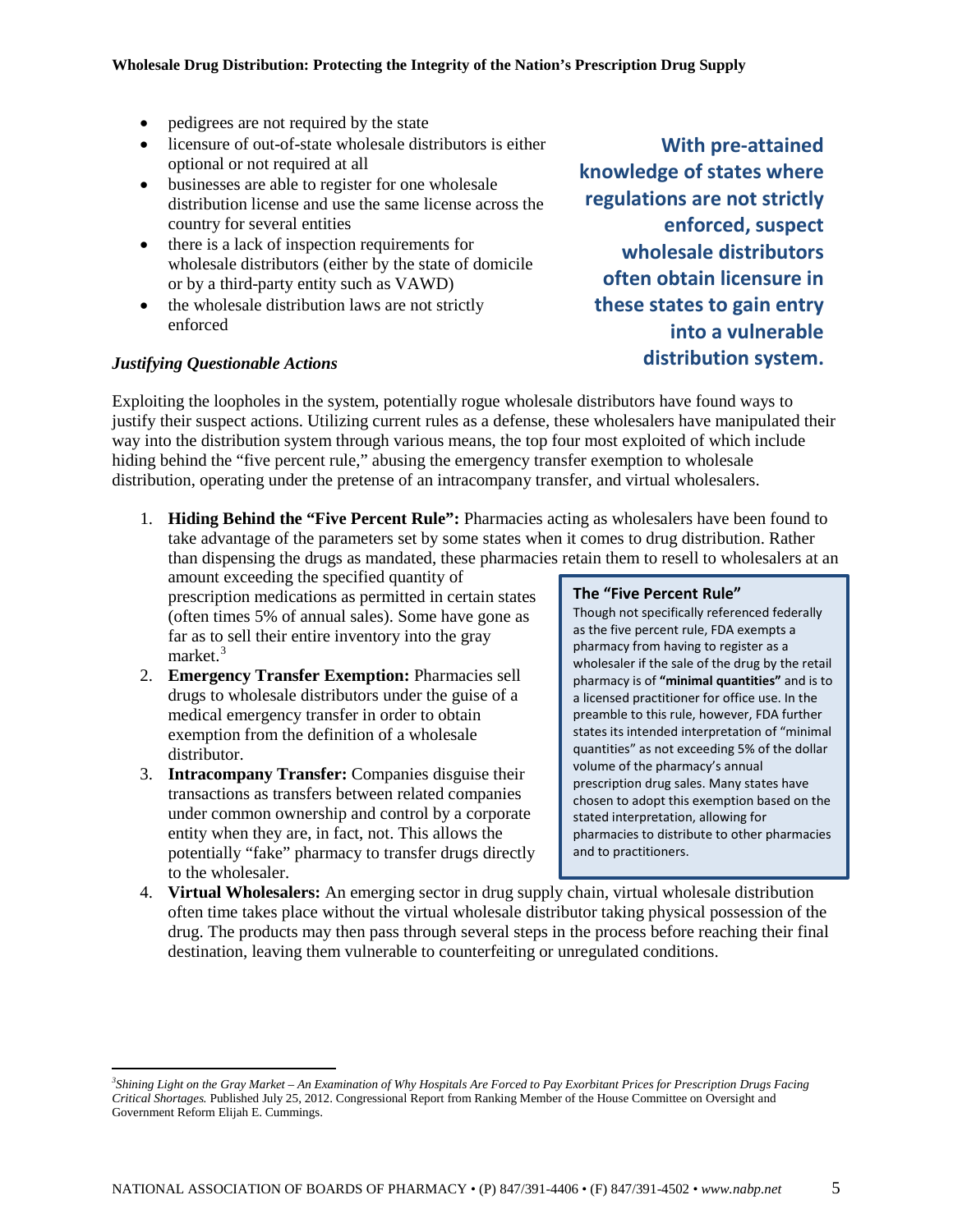### *Current Schemes*

With the current drug shortages and frequent exploitation of the three aforementioned wholesale distributor justifications, the vulnerability of the distribution system remains exposed, leaving an open window for suspect wholesalers to engage in diversion related activities. Hiding under the pretext of providing aid, some wholesalers have gone as far as to contact hospitals directly to gather lists of drugs in short supply with a hidden agenda. These rogue entities then proceed with purchasing the entire supply of the much needed medications from pharmacies, allowing them to increase the cost prior to selling the drugs to the hospitals. Oftentimes, this act of hoarding by the unscrupulous entity leads to unused and wasted medications.

Additionally, entities have found ways to take advantage of the distribution system through schemes used to transfer drugs directly from pharmacies to wholesalers under the guise of an intracompany transfer. Ploys to disguise such actions can include:

- Wholesaler owns the pharmacy from which all drugs are transferred prior to being sold to the hospital.
- A pharmacy and wholesaler have the same owner but are based in two different locations
- A pharmacy and wholesaler have two different names but are located at the same physical address.
- A wholesale license is issued to a wholesaler with the same name and address as a pharmacy

In these instances, especially when a pharmacy has the same name and/or address as the licensed wholesaler, issues arise in the audit trail making it almost impossible to distinguish between the two. This problematic scheme, though not the intent of the rule or the interpretation, is even allowed in some states' regulations. Since it is

### **Common Suspect Wholesale Distributor Schemes:**

- Seeking out states with less stringent laws.
- Justification by hiding behind the five percent rule or emergency transfer exemption.
- Seeking out short supply drugs, hoarding them, and selling them at exorbitant costs.
- Using the same name, address, or both for a pharmacy and a wholesaler in order to act under the guise of an intracompany transfer.

not specifically written in the rule that a pharmacy cannot transfer directly to a wholesaler, suspect entities manipulate the interpretation, often further exacerbating the drug shortage.

NABP addressed these concerns during the December 2012 Task Force on Virtual Manufacturers and Virtual Wholesale Distributors. The task force recommended revisions to the VAWD criteria that would require pharmacies and distributors that are co-located to demonstrate that they have: (1) systems in place to separate and secure each entity's drugs; and (2) an audit trail that clearly identifies each entity's purchases and sales. Likewise, the task force agreed to add a provision to the Record Keeping section of the criteria to require this clear audit trail in order to prevent interchanging purchases or sales by a wholesale distributor that is located at the same address and with the same name as a pharmacy, physician, or other health care entity.

### *Exploiting the Drug Shortage*

With the growing number of prescription drug shortages in the US, particularly injectable drugs used in hospitals to treat patients with cancer and other serious illnesses, "gray market" companies are taking advantage of the situation, charging 1,000 times, or more, the normal drug price. This widespread practice has resulted in "fake" pharmacies acquiring drugs from distributors and selling the high demand drugs into the gray market, in addition to drug brokers recruiting pharmacies to purchase drugs for the gray market. Rather than traveling through the normal distribution chain, medications will often circulate through the hands of several different secondary wholesalers before making their way to the hospital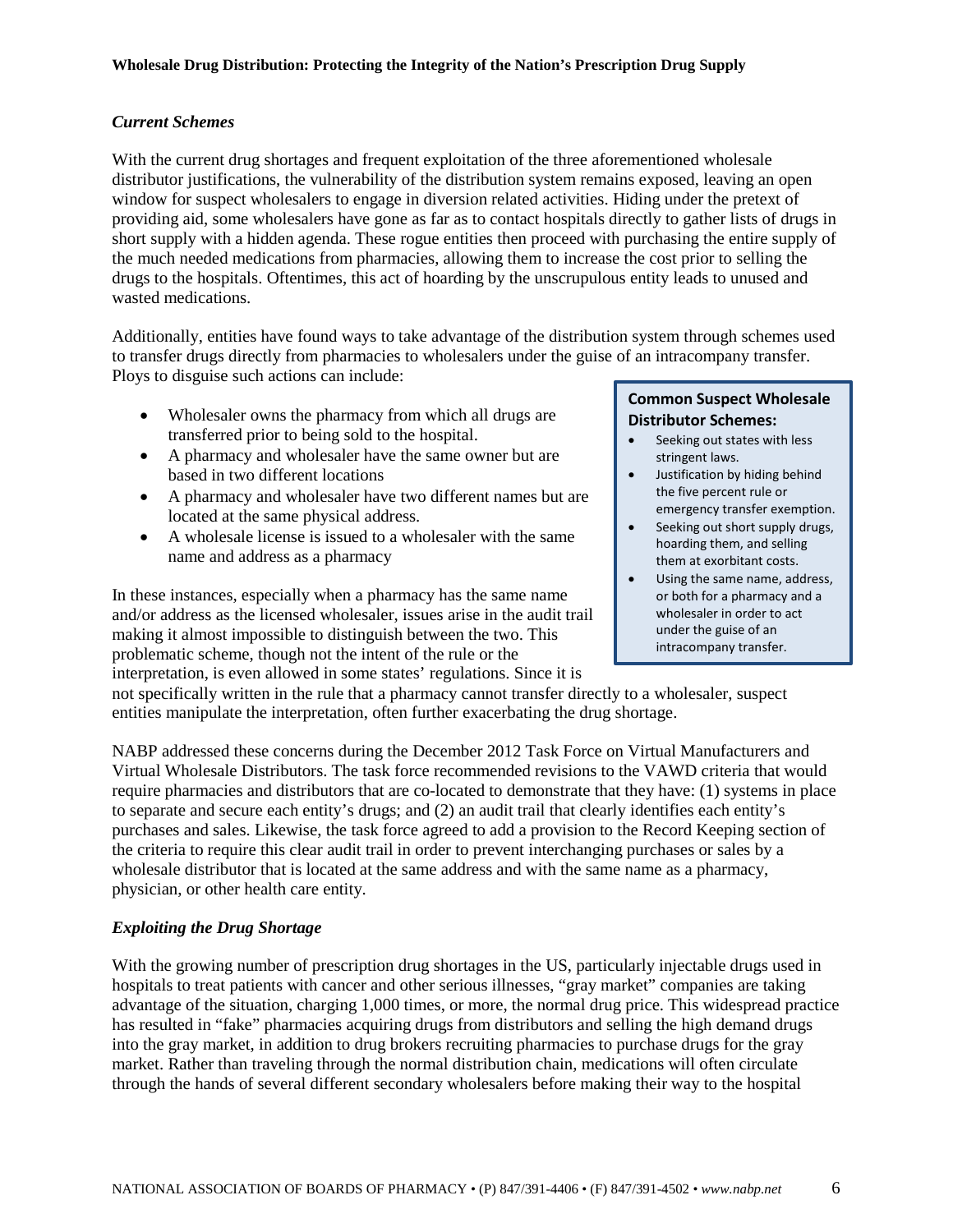where the drug will be sold at an exorbitant cost.<sup>[4](#page-4-0)</sup> (See Figures 1 and 2 for samples of a typical drug distribution model and a gray market drug distribution model.)



**Figure 1: Typical Drug Distribution Model**



**Figure 2: Gray Market Drug Distribution Model**

In addition to these gray market concerns, issues have been identified for drugs purchased within the closed distribution system. Common occurrences include counterfeiting; stolen or improperly stored drugs; recycling of previously dispensed medications such as those dispensed through Medicaid; sample shucking; reintroduction of drugs sent for destruction; and drugs sold for export, government contracts, 340B eligible entities, or under group purchasing organization contracts – such as closed pharmacies for long-term care and infusion pharmacies for home care. These are some of the most serious forms or diversion that have the greatest risk to patient safety. Perhaps more emphasis should be placed on diversion schemes related to Medicaid fraud/foreign unapproved drugs. In fact, FDA referred to the problem of foreign sourced unapproved oncology drugs as an epidemic of unapproved and counterfeit drugs.

l

<span id="page-6-0"></span><sup>4</sup> *Shining Light on the Gray Market – An Examination of Why Hospitals Are Forced to Pay Exorbitant Prices for Prescription Drugs Facing Critical Shortages.* Published July 25, 2012. Congressional Report from Ranking Member of the House Committee on Oversight and Government Reform Elijah E. Cummings.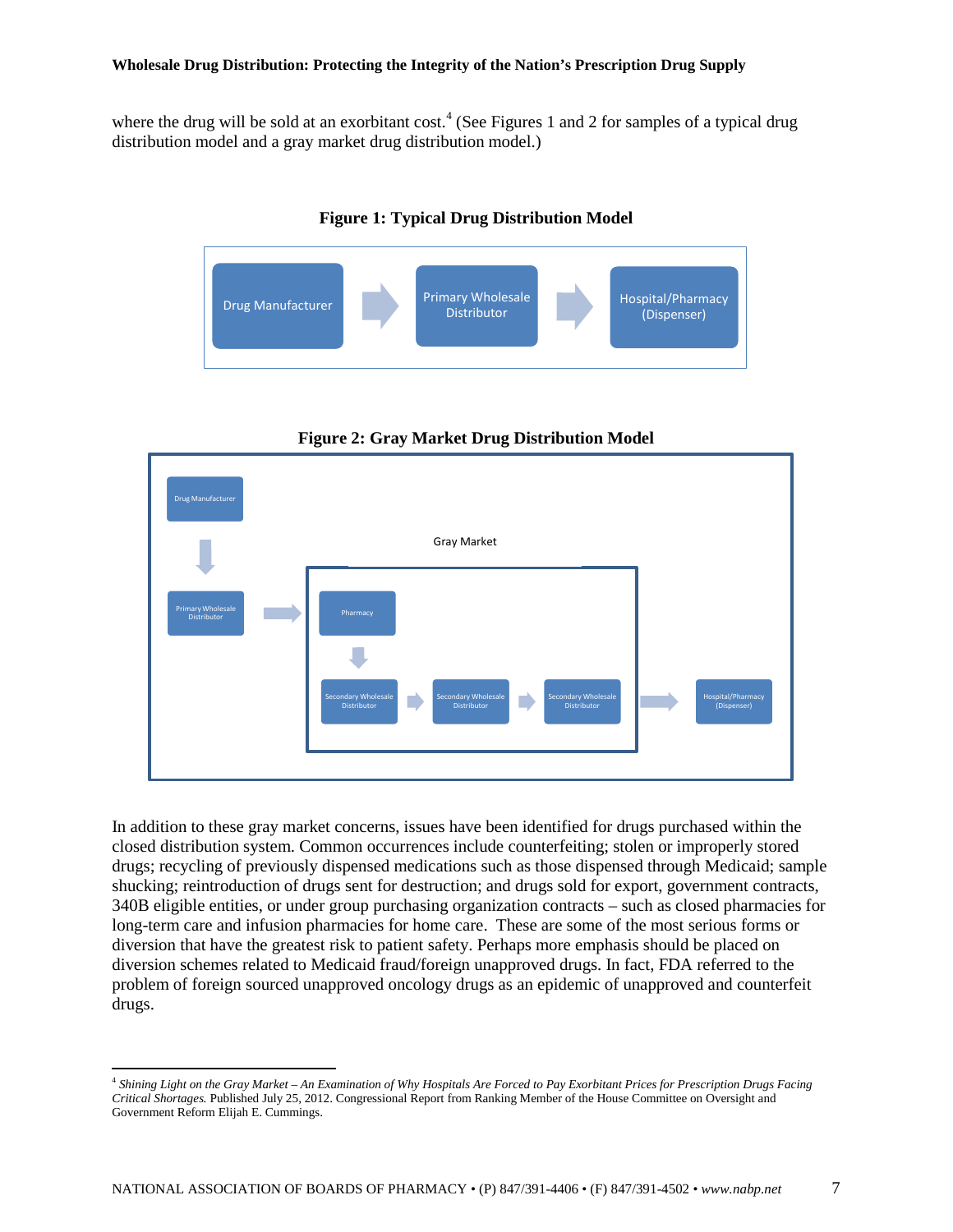#### *Virtual Manufacturers and Distributors*

With the ever increasing incorporation of technology into the pharmacy industry, virtual manufacturing and distribution in the drug distribution system have become a common practice. Unlike the traditional route of drug manufacturing and distribution, in virtual instances a manufacturer maintains ownership of the drug product, including all intellectual property, but does not take physical possession of the product as it may be sent to a packager, then a third-party logistics provider, and then shipped. As with the circulation of drugs in a gray market environment, in virtual distribution the product may pass through several steps before reaching its final destination. Drug brokers acting as virtual wholesalers may also be involved in the process and act under similar circumstances to virtual manufacturers with the broker acquiring ownership of the finished drug product, but never possessing the product. The vast number of steps and entities involved in this process can often leave the drug products vulnerable to counterfeiting or unregulated conditions as the audit trail for these drugs becomes more complicated to monitor. This leaves concern for compliance with storage requirements as the lack of oversight in any one of the many steps in this distribution process can make it impossible to guarantee that the product is still usable by the time it reaches the final destination. These types of manufacturing and distribution models are inherently more risky and increased oversight is necessary to ensure these supply chain participants are held to the same standards are their more traditional counterparts.

In response to these concerns and as directed by Resolution No. 108-2-12 passed during the NABP 108<sup>th</sup> Annual Meeting, the previously mentioned December 2012 Task Force on Virtual Manufacturers and Virtual Wholesale Distributors reviewed the *Model Act* and VAWD criteria to ensure that virtual wholesale distribution and manufacturing were properly addressed. The VAWD criteria now allows virtual manufacturers and virtual wholesale distributors to qualify for VAWD accreditation.

# **What's Next? How Do We Eliminate the Holes in the Distribution System?**

#### *State Regulations*

From a regulatory perspective, it is up to the states to implement and enforce new or more stringent laws to close the gaps in the currently vulnerable distribution system. One key aspect where states may direct their focus is on the licensure and inspection requirements geared toward out-of-state wholesale distributors. With laws and regulations varying from state to state, licensing an out-of-state wholesale distributor can prove arduous; however, states can take action to eliminate unscrupulous wholesalers looking for loopholes in the regulatory system by ensuring that all out-of-state applicants seeking licensure are held to the same regulations in their state of domicile, if not more stringent. The states may be able to close some of the gaps caused by a lack of standard regulations across the nation. As previously mentioned, though these types of requirements may already be in place in several states, it is well known among the wholesale distributor community which states do not strictly enforce them. To further secure the supply chain and drug distribution system at the state level, the NABP Model Rules and VAWD program can assist in standardization of the overall regulations by providing common language and requirements for the states to utilize.

Adopting risk-based strategies to identify and target corrupt wholesalers that are most likely to be engaging in diversion related activities is a way to weed out the bad actors before a tragic supply chain event occurs. Further, more attention can be paid to wholesale drug distributor license applications to ensure that licenses are not issued to drug diverters in the first place. Federal regulations give authority to deny licenses if granting one is determined not to be in the public interest.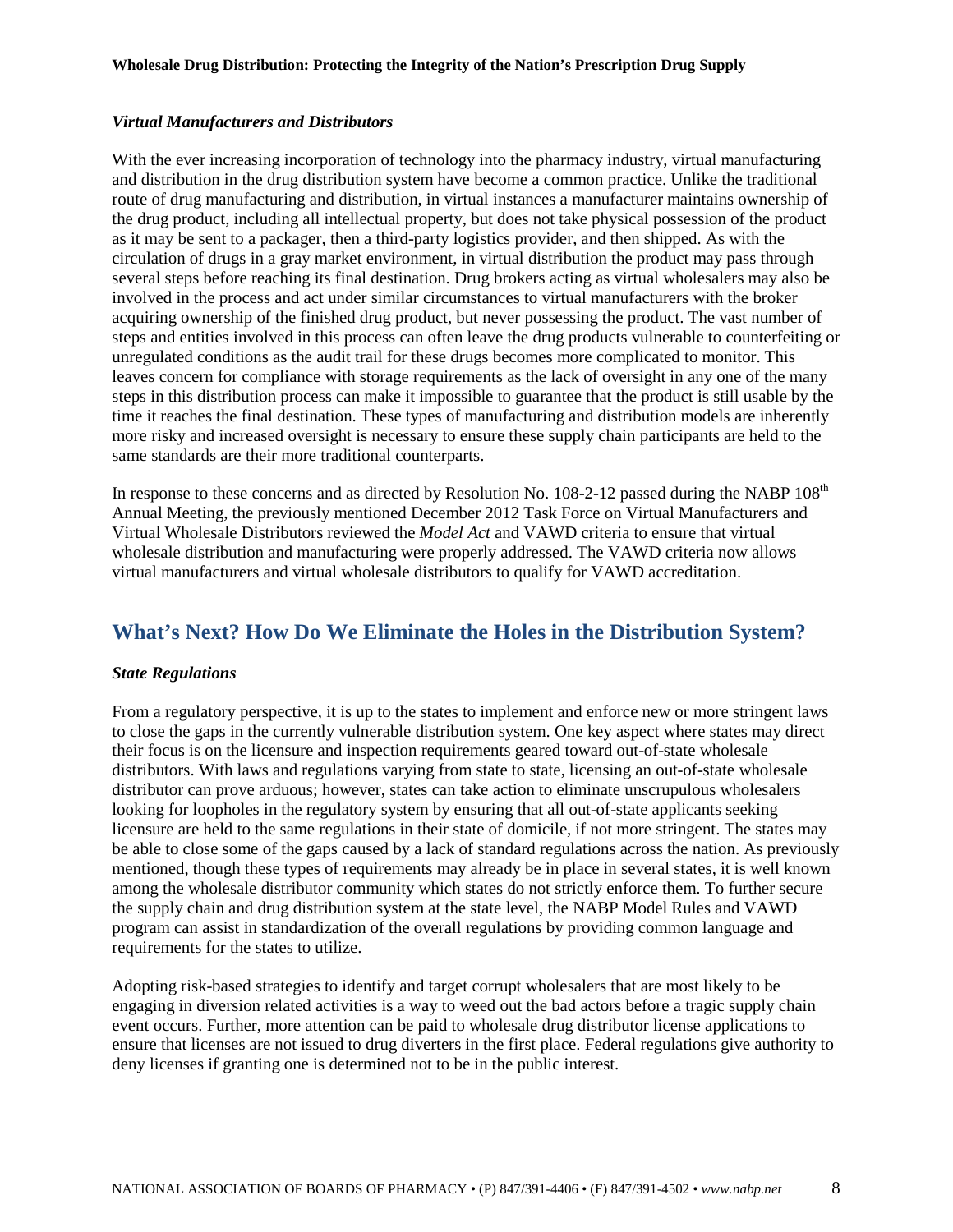Additionally, to specifically address the aforementioned exploitation of the five percent rule and abuse of the emergency transfer exemption, the NABP membership adopted Resolution No. 109-2-13 during the NABP  $109<sup>th</sup>$  Annual Meeting. The resolution urges the member boards of pharmacy to revise their five percent rules to only allow the transfer, distribution, or sale of prescription drugs between pharmacies, or from pharmacies to practitioners, for the purpose of dispensing or administering, but not for resale, and also recommends that the states prohibit the transfer, distribution, or sale of prescription drugs from pharmacies to wholesalers for resale. The resolution also urges the member boards to allow for the pharmacy transfer of medications only for emergency medical reasons, including a public health emergency declaration by federal or state officials and individual patient needs.

### *Federal Outlook*

Federally, there have been discussions to raise the floor of the PDMA to mandate that the minimum licensure standards for wholesale distributors be raised at least to the level of the VAWD criteria. The addition of United States Pharmacopeia Chapter <1083> Good Distribution Practices – Supply Chain Integrity, to the United States Pharmacopeia and The National Formulary has also been proposed at a national level to create a new general information chapter as part of the series of information chapters describing the various aspects of the pharmaceutical supply chain. Mandated pedigree requirements remain minimal at the federal level (though the federal requirement for a pedigree still remains and it is a criminal offense not to issue one or to provide a false one); however, legislation was drafted to amend the PDMA to specify a requirement for a non-serialized pallet or lot level of track and trace. Known as RxTEC, if passed, this legislation would preempt state laws. Additionally, the Senate Health, Education, Labor, and Pensions (HELP) Committee is considering a draft proposal<sup>[5](#page-6-0)</sup> to improve drug distribution security by requiring more information be maintained as part of the transaction history and ensuring that the history goes back to the manufacturer as well some increases in the minimum licensing requirements for states that go beyond what was established in the PDMA. These improvements, however, do not sufficiently strengthen the supply chain and may create additional holes in the distribution system while preempting language in those states who have taken aggressive steps to increase their state licensing requirements. With the current minimal federal pedigree requirements, the onus remains with the states to tighten up their laws in order to protect the distribution system.

### *International Advancements*

Outside of the US, several countries have taken action to implement pedigree and other tracking requirements in order to put a stop to the prevalence of counterfeits. Countries such as Argentina, Brazil, Nigeria, France, and Turkey have sought global solutions to halt suspect wholesalers from entering the drug distribution system.

Track and trace efforts in these countries allow manufacturers to send drug information to a central database where it can be accessed by all partners of the supply chain process. Any history relating to the drug is then available to the pharmacy.

Specifically, in Nigeria some drugs are dispensed in unit dosage with each container marked with a serial number. The patient is then able to use his or her cell phone to text the serial number directly to an authentication service to determine if a drug is genuine or fake.

<span id="page-8-0"></span>Additionally, a national law in Turkey requires serialization of products. Though it is voluntary for pharmacists to include these serial numbers at the patient level, this process can provide data at a clinical

 $\overline{\phantom{a}}$ 5 US Senate Committee on Health, Education, Labor, and Pensions. Draft Proposal to Improve Drug Distribution Security. April 19, 2013: *www.help.senate.gov/imo/media/TAM13064.pdf*. Accessed June 19, 2013.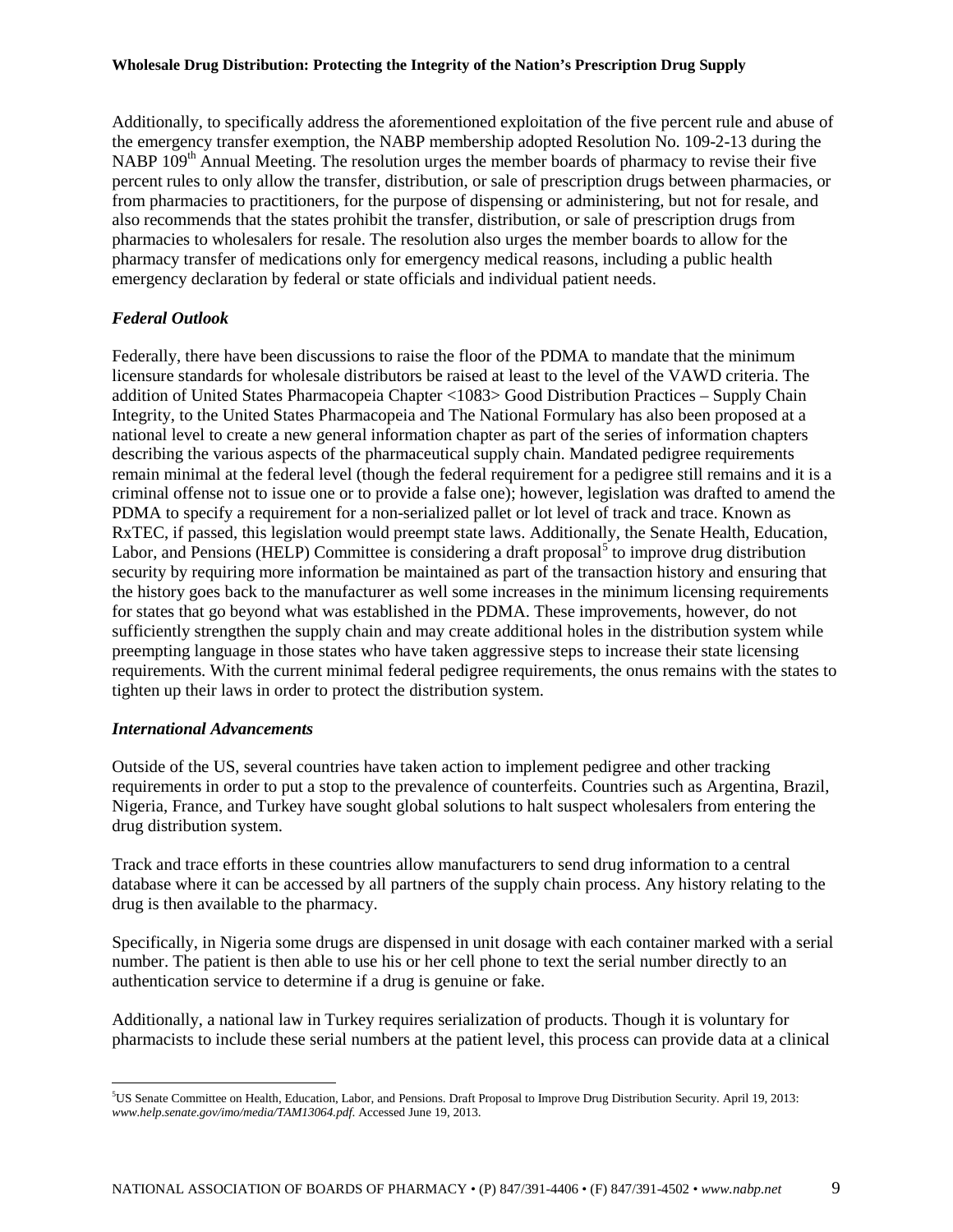level to determine patient compliance and usage in addition to identifying recipients of medications that have been recalled.

As seen with these international advancements, incorporation of technology into the distribution process has significant potential to further secure the supply chain. Though technology in the US is capable of supporting a standardized authentication element such as a radio-frequency identification tag, it has not yet been agreed upon as a national standardized approach. Currently, use of a two-dimensional data matrix is more commonly accepted as a label mechanism to track-and-trace product.

A report from the Institute of Medicine (IOM), [6](#page-8-0) *Countering the Problem of Falsified and Substandard Drugs,* however, recommends that FDA be authorized and funded to implement a track and trace system that would use technology such as barcodes to track drug products from manufacturer to patient. The report also indicates that cooperation among international pharmacy regulatory agencies and the tightening of the US drug distribution chain would help protect global public health from substandard and falsified drugs. In the report, IOM shares that "falsified or substandard drugs were sold in at least 124 countries in 2011." The report recommends that the wholesale market in the US be restricted to distributors accredited by NABP's VAWD program, advising that this would not only improve the security of the US drug distribution chain, but also "build momentum for better controls" in developing counties. Additionally, IOM suggests that a voluntary international agreement could help to address substandard drugs in the global market by encouraging uniform regulatory and law enforcement systems.

### *Pedigrees Stateside*

As previously mentioned, California is currently working toward implementation of its pedigree law. In 2004, California passed an electronic pedigree requirement in an attempt to reduce the prevalence of counterfeit drugs entering the supply chain. The requirement is set to take effect on a staggered basis from 2015 to 2017; however, if federal law addressing pedigree or serialization measures is enacted, California's law could be preempted. In a hearing entitled "Securing Our Nation's Prescription Drug Supply Chain," held by the House Committee on Energy and Commerce, Subcommittee on Health, $\bar{j}$ NABP provided testimony recommending the building of uniform and national standards – with the possible help of California's requirements – that all stakeholders would support. In addition, the Association stressed that the tracking and traceability of products be at the package level and made operational in 2015 and 2016 in order not to retreat on the current advances made by California and the timelines already committed to by a growing number of the industry.

In addition to the pedigree requirements, California will begin utilizing serialization at the unit level in order to distinguish one container of prescription drugs from another and to access pedigrees for each individual container. This process will allow regulators to determine the origin of the container and will assist in identifying if a product has been tampered with or is counterfeit. Likewise, NABP also noted in its testimony to the House Committee that a process should be established for the routine and regular verification of serial numbers.

 $\overline{\phantom{a}}$ 6 Institute of Medicine. *Countering the Problem of Falsified and Substandard Drugs;* February 2013. Report Brief: *www.iom.edu/~/media/Files/Report%20Files/2013/Substandard-and-Falsified-*

*www.iom.edu/Reports/2013/Countering-the-Problem-of-Falsified-and-Substandard-Drugs.aspx.* Accessed June 19, 2013.

<span id="page-9-0"></span><sup>7</sup>Catizone, Carmen. Testimony Before the Committee on Energy & Commerce, Subcommittee on Health, United States House of Representatives; April 25, 2013: *http://docs.house.gov/meetings/IF/IF14/20130425/100762/HHRG-113-IF14-Wstate-CatizoneC-20130425.pdf.* Accessed June 19, 2013.

*Drugs/CounteringtheProblemofFalsifiedandSubstandardDrugs\_RB.pdf.* Accessed June 19, 2013. Full Report: